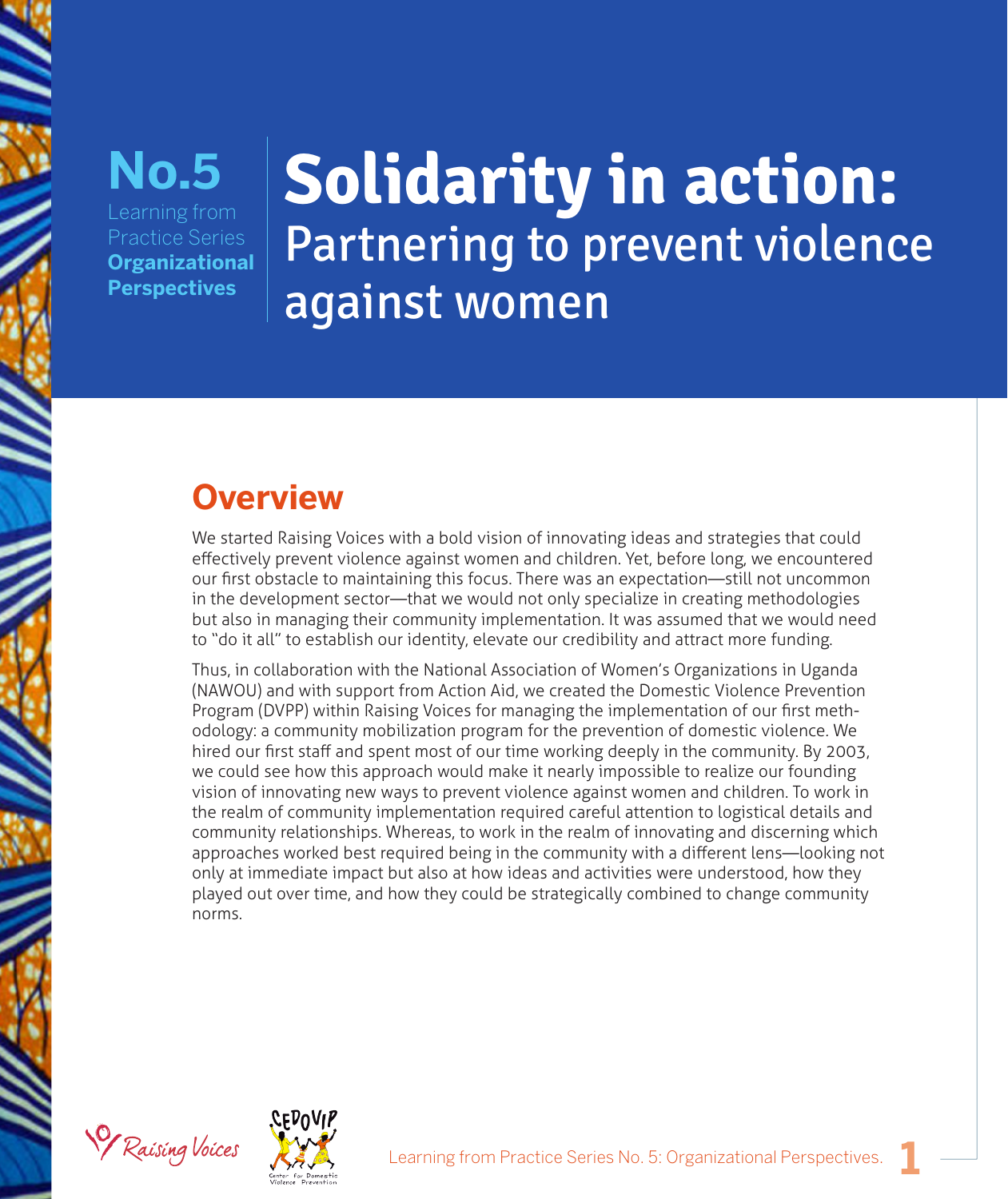Therefore, after much deliberation, and despite the substantial investment we had made in DVPP, we decided to turn it into an independent organization called the Center for Domestic Violence Prevention (CEDOVIP), an organization with whom we would thereafter work in partnership. This meant losing our only staff and the direct management of something we had spent years building. It was one of the hardest decisions we have ever made, yet we believed in what it signified. The creation of CEDOVIP prepared the way for three priorities to be possible: (1) for Raising Voices to grow as an organization with a focus on innovation, ideas and the "how" of prevention; (2) for there to be a local organization in Uganda committed to spearheading violence against women (VAW) prevention; and (3) for both activities to be conducted with the greatest care and quality.

We realized that it would take time and effort for these possibilities to come to fruition and that, until then, both organizations would need to remain accountable to one another. We understood that CEDOVIP would need substantial support in the early years, including training, joint fundraising and the sharing of resources, large and small. We knew we had to remain committed to the partnership and to making these investments, even when it felt burdensome. At the same time, being technically the founders of CEDOVIP, it was important to us that the organization, while independent, retained its focus on VAW prevention, activism and values-driven practices. After all this, we knew the time would come (and it did) when we would have to step fully aside to refocus on Raising Voices itself.

Thus began many years of growing together, learning from each other and letting go. From the start, and still today, this deeply collaborative partnership has challenged us as individuals and organizations, while bringing unanticipated benefits well worth the effort. In the development sector—where competition between organizations is the norm—all of us at Raising Voices and CEDOVIP have found this partnership critical to improving our work, reputations and impact on communities. In this paper, we share our journey and learnings for others considering or navigating partnership opportunities and for all those seeking to work in solidarity for the collective good.

## **Experience**

The investment in growing CEDOVIP was all-consuming at first. To start, Raising Voices essentially managed the new organization, and then for a long time provided mentorship and technical assistance in everything from management to programming. It was several years before someone was hired as coordinator—a position that would evolve into executive director. Thankfully, the leader hired for this position worked enthusiastically and tirelessly with the two Raising Voices directors to continue growing the organization's confidence, capacity and responsible stewardship, now with an eye to its approaching independence. Being the leader of CEDOVIP during this time was challenging, yet she persisted. Throughout her extensive learning, she still represented the organization as the independent entity it was becoming, claiming her voice as its leader. When staff habitually looked to Raising Voices for direction, she redirected them instead to shaping CEDOVIP's identity and to looking first to each other for guidance and support.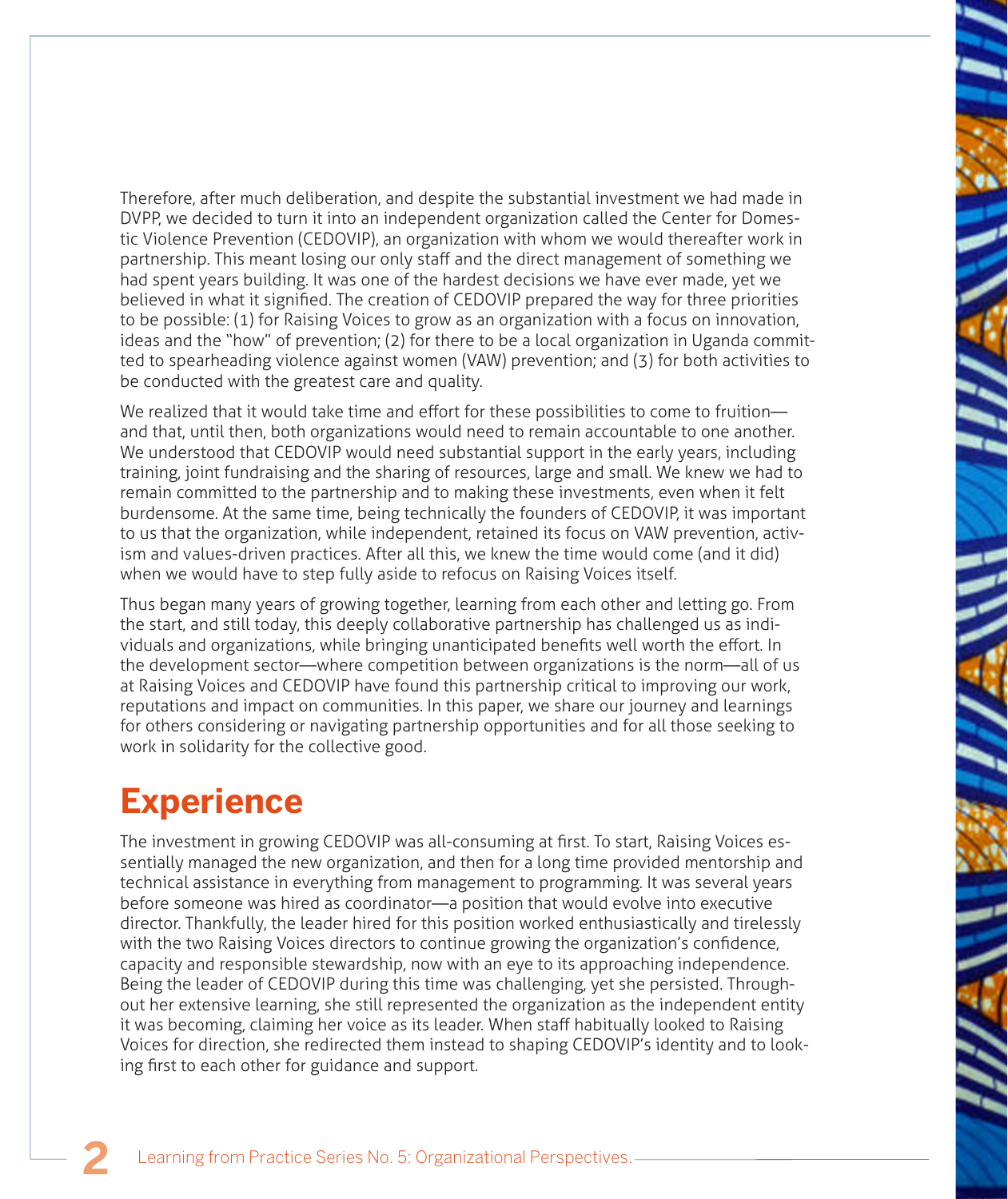For many years, distinguishing between the organizations was difficult, since many CE-DOVIP staff had been the employees of DVPP. As a result, the directors at Raising Voices needed to continually ensure that CEDOVIP's leadership, and the partnership as a whole, were not undermined by staff, other partners or even funders. The deep relationships forged between the three directors became the glue that held the partnership together as it emerged into its early years of independence.

With hard work and patience, the partnership eventually grew into a peer-to-peer relationship that became recognized and respected within the sector. Given the two organizations' different areas of specialty, staff began deepening each other's thinking about VAW and what it would take to do prevention well. The synergy of purpose between the organizations proved more powerful than imagined, and became more and more valued, internally and by others.

Still, everyone was trying to find their way together with no known precedent to follow, and there were many incidents that could have brought an end to the institutional collaboration, or strained it beyond repair. A particularly challenging time was when Raising Voices began growing and hiring a VAW team. This raised fears among CEDOVIP staff of becoming redundant and being abandoned. During this evolution, great work was needed to fortify the trust within the partnership, as the two teams learned to grow together through change.

To this day, the partnership has remained informal and undocumented, allowing us to stay relevant and flexible to the growth of either organization. This has demanded added vigilance to manage each team's support for and understanding of the relationship. However, despite periodic challenges in this regard, there is no question that through this partnership and its culture of non-competition, we have far exceeded our individual capacities to do what is most important: to bring quality programming and VAW prevention to communities.

### **Learning**

Partnerships provide insight into another organization's world—into their way of thinking, their field of practice and their community of people. This insider's perspective has been invaluable to all of us at Raising Voices and CEDOVIP. In this same spirit of openness, we present the following learnings. They include both the successes and challenges of our experience. They reveal that partnership is strategically and interpersonally complex, yet, when built on a strong foundation, can amplify our collective potential.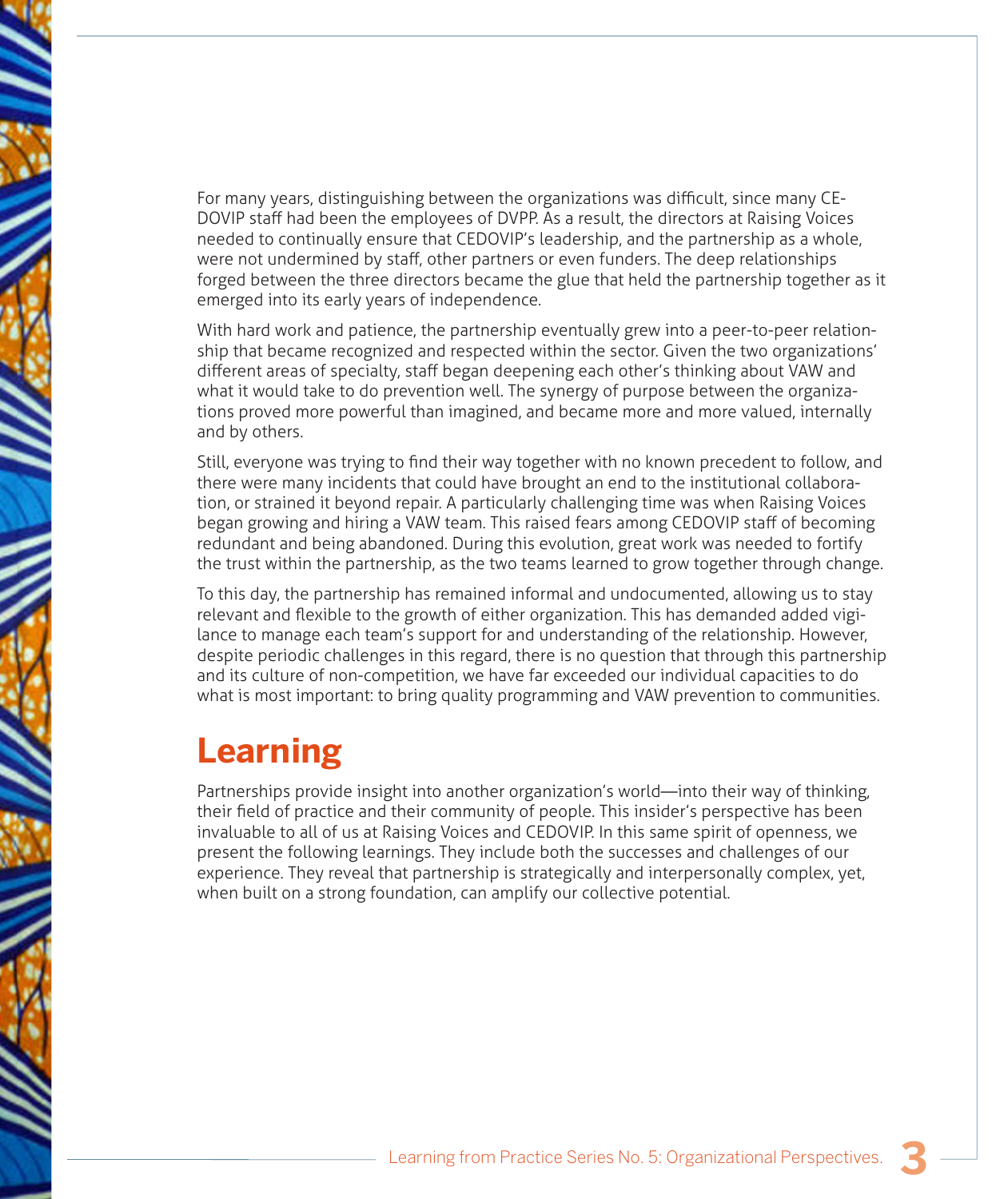#### 1. Partnerships improve social justice impact.

The greatest benefit of our partnership has been the positive impact on social justice. Our combined specializations have enabled us to uncover overlooked needs in communities and to develop pioneering solutions in response. We have added value to each other's work, avoided duplications in programming and shared resources in creative ways to optimize funding.

The publication of *SASA!,* the second methodology developed by Raising Voices and implemented by CEDOVIP, deepened the partnership even further, leading us to take risks and embark on initiatives we would never have considered alone. Some of these bold undertakings have more broadly contributed to advancing the field of violence prevention. The greatest example would be the *SASA!* Study, a randomized controlled trial of the *SASA!*  methodology in Kampala, Uganda. The *SASA!* Study was an ambitious, multi-year project, which, after many obstacles and breakthroughs, enabled us to prove that intimate partner violence is preventable. Conducted in collaboration with the London School of Hygiene and Tropical Medicine (LSHTM) and Makerere University, it also revealed the benefit—to both programming and research—of fostering a similar quality of partnership between activist organizations and researcher institutions.

Unfortunately, within the development sector, extensive competition can distract organizations from their commitment to communities and their social justice mandates making it feel necessary to prioritize the profile of one's organization over the most effective ways to create change. Since this survival mentality has become so common in the industry, it became imperative within our partnership to reestablish a culture of prioritizing communities based on shared principles of social justice. This took years to fully establish, and takes equal effort to maintain. However, it has taught us that the impact of the partnership comes not only from our combined expertise but also our shared commitment to meaningfully influencing people's lives. To continue growing this commitment to social justice, we above all make time for celebrating stories of impact and reconnecting with the true rewards of the work.

#### 2. Partnerships can strengthen an organization's identity and reputation.

A strong organizational identity begins within. For Raising Voices, choosing to create CEDOVIP was about refocusing on our strengths and prioritizing quality activism to honor the vision of what we wanted to be. Once we made this choice, we could make better strategic decisions, and we became inspired by the new possibilities before us. As more years passed, the partnership kept refocusing us on our strengths, thus continually clarifying our identity for ourselves and others—while also doing the same for CEDOVIP. As both organizations grew alongside one another, we hired people who fit the specialization of each, which led to staff who felt aligned with their organization and empowered to bring their skills to bear.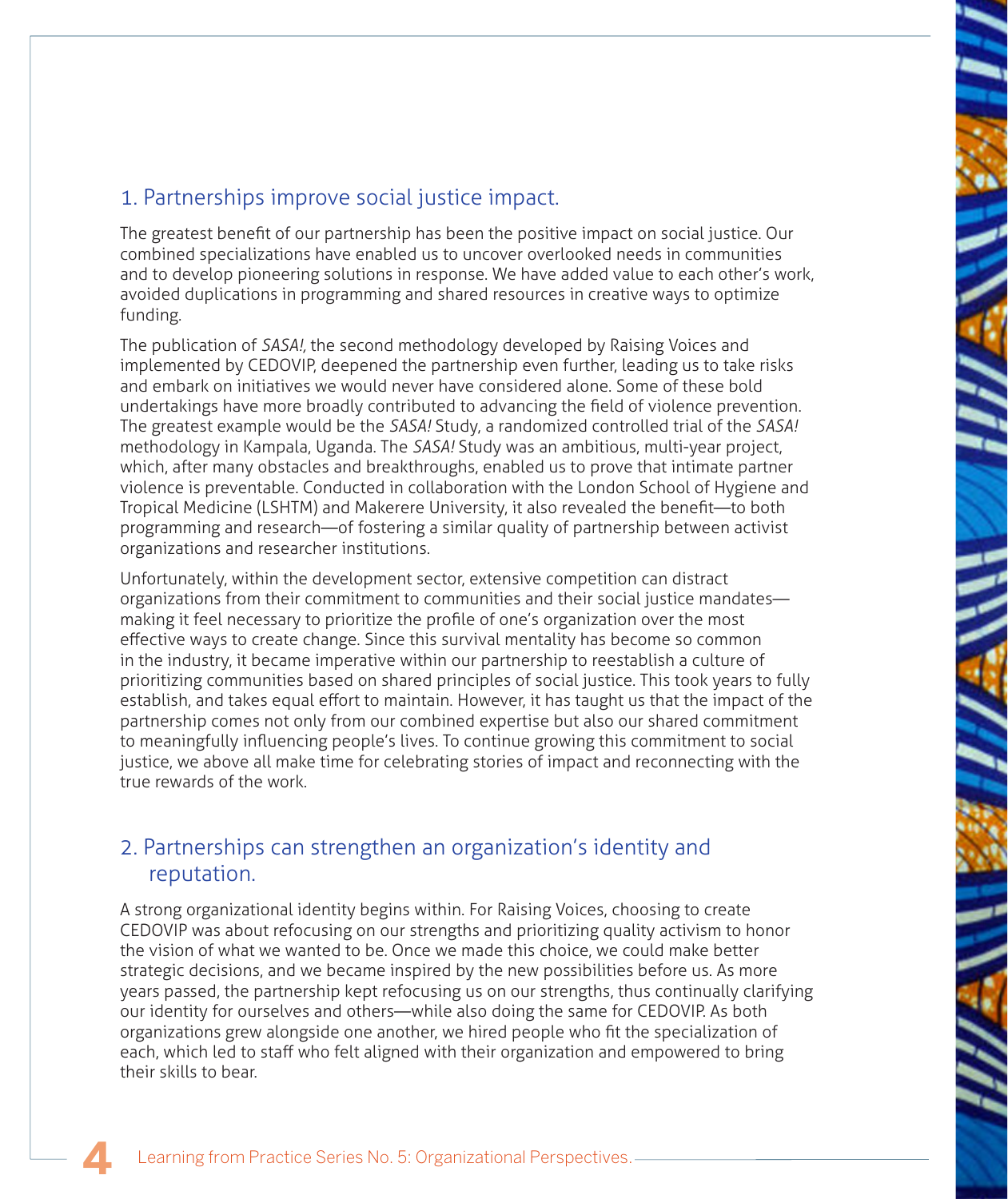However, the type of partnership we were aspiring to develop was unfamiliar enough that it still raised suspicion among some staff, which at times turned into gossip and worry about hidden agendas. We soon learned that deep collaboration would require talking and behaving in ways that enabled staff to trust the authenticity and sincerity of the partnership. This included regularly expressing and role modeling the benefits for both organizations, and continuing to make decisions in each organization's best interest.

Eventually, as staff gained confidence in the partnership, their attention shifted to strengthening their piece of the work, understanding and taking pride in their particular role in violence prevention. As the directors role modeled respect for the other organization's expertise, each team recognized that through the partnership they had gained an expert ally who could help improve their work. Since the partnership had allowed the two organizations to each achieve a higher caliber of practice, everyone benefitted from learnings that would have otherwise been missed by all. The result was an elevated reputation for both organizations—independently and in partnership.

#### 3. Partnerships foster the solidarity that fuels activism.

On an organizational level, the most lasting outcome of this partnership has been invaluable relationships and solidarity. Having real, meaningful and even raw exposure to the struggles and growth of another organization has been a humbling and bonding experience. Also, having another team of activists understand your ambitions and truly believe in what you are doing has been a powerful motivator for overcoming obstacles on the path.

We learned early on that this partnership between organizations would only be as strong as the solidarity between leadership and staff. With no external obligation mandating our relationship, it would need to be held together by something equally and ideally more powerful. We thus deeply engaged staff in creating shared values and a shared vision which together became a credo far stronger than words on paper. Over the years, these have inspired both groups to do their best work, and they have guided us through the most challenging moments.

Values, in particular, take great effort to foster, deepen and maintain. While creating valuesalignment requires substantial organizational investment, it is what drives activism and ultimately moves staff from a project mindset to an activist mindset. In our case, as the staff of both organizations became connected by a values-based commitment to violence prevention, they became all the more focused on how to combine their skills and expertise to make the collective work better. They came to recognize that activism lives not in the activities of one organization or the other, but rather in the collective effort and in how we treat each other.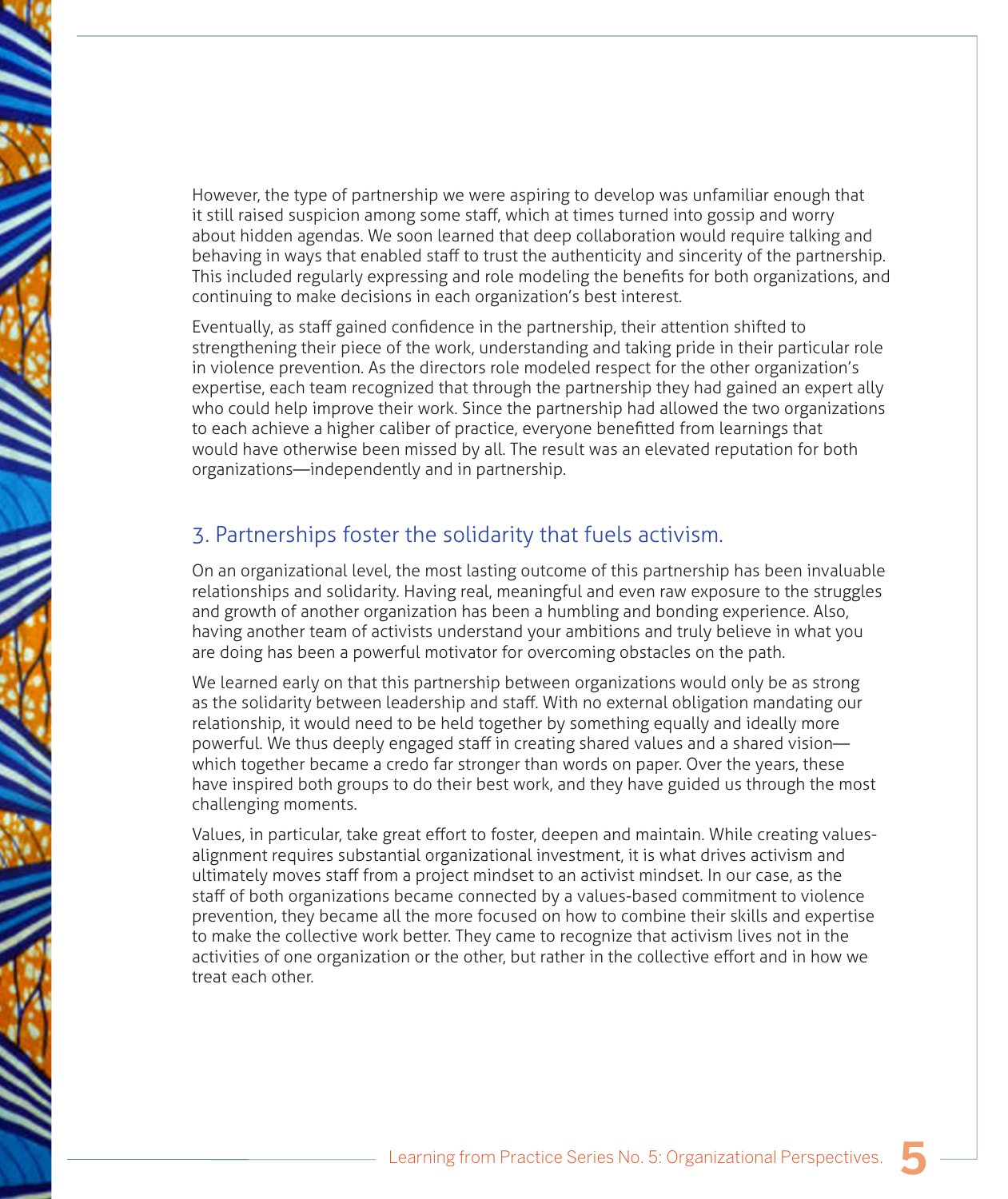As relationships grew and deepened, however, so too did the intensity of our debates and convictions. With practice, we learned to hold each other in solidarity while at the same time working through conflicts, disparate ideas and misunderstandings—and sometimes agreeing to disagree. Within that context, the leaders of both organizations learned to support healthy relationship dynamics, and to share expectations with all team members and external partners about how to treat the partnership, how to value it, and what kind of communication and trust were needed to sustain it.

#### 4. Partnerships benefit from distinct areas of practice.

Despite the professional solidarity that can develop, partnerships are not about subsuming one another or doing everything together. Rather, to thrive, they require giving each organization independent outlets and space. For us, it became essential to establish some distinct professional domains for each organization. We began by deciding that Raising Voices would not fundraise for VAW work locally, nor do national level policy or media work—enabling CEDOVIP to have an independent presence within these areas. These decisions were especially important for building public understanding of CEDOVIP's autonomy, and helped secure CEDOVIP's local strength, which ultimately benefitted both organizations. In particular, by increasing CEDOVIP's independence, Raising Voices could move out of the role of "founder," allowing the full potential of the partnership to be realized.

Still, these types of decisions at times challenged our boards of directors, and were not always understood by staff. We quickly learned the importance of staff engagement and team discussions to ensure the benefits of these decisions were understood and felt by all. That said, the sense of limitation is one that we must continually manage and reframe, and is partly softened by maintaining equal flexibility.

For example, even though each organization has its own specialty, this does not mean that Raising Voices will never engage in implementation or that CEDOVIP will never develop tools. Of course, we can, do and will—since both organizations must have the freedom to explore and grow. Once a strong foundation had been laid to protect the integrity of the work, and effective communication structures had been established, the partnership began to evolve amid an ongoing dialogue about how best to respond to the emerging needs in communities and the emerging strengths within each team. It has been at times challenging to manage this openness and ambiguity. However, ultimately it has enabled us to find our way together and do work that we can be proud of.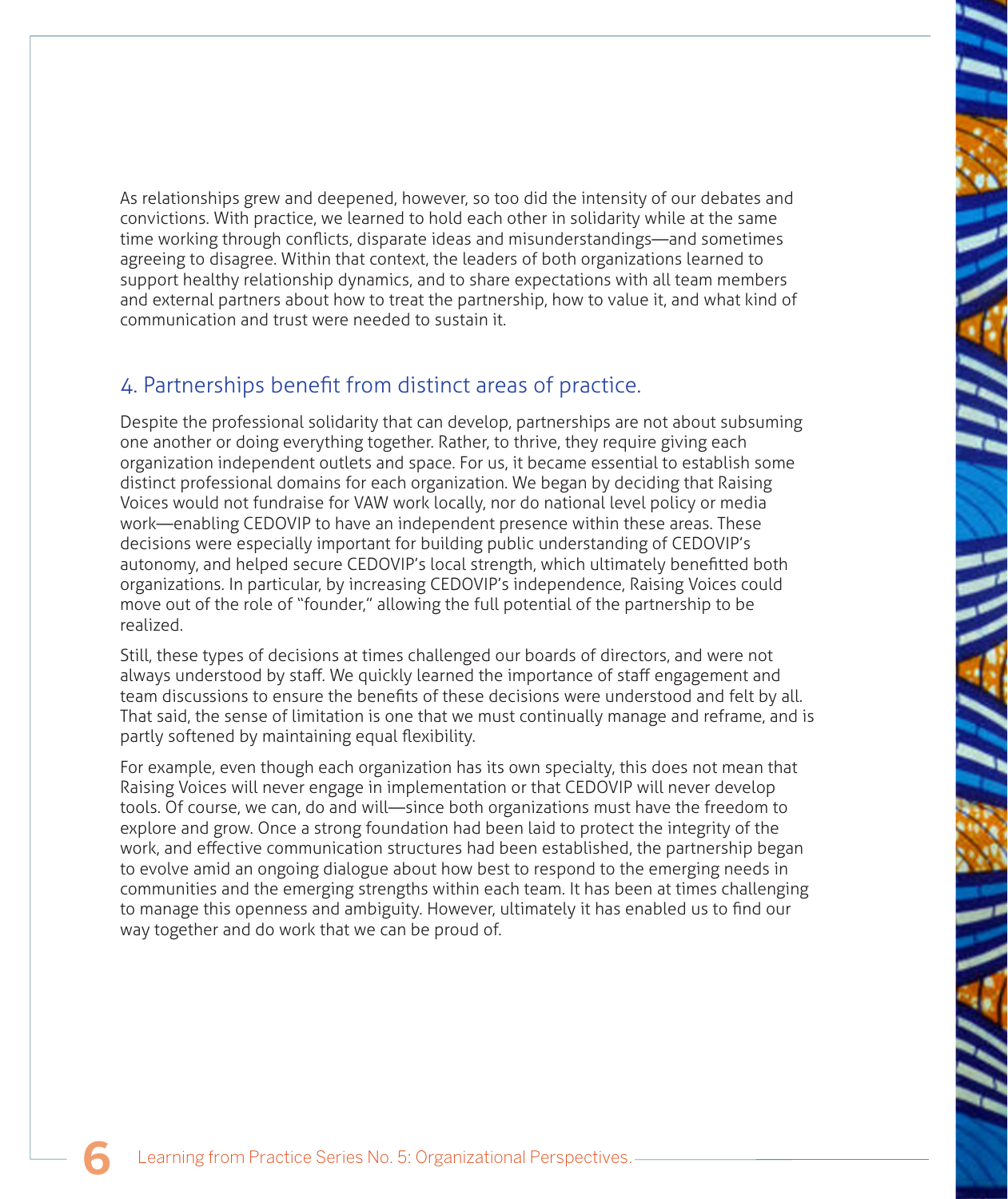# **Action**

Voluntary and authentic partnerships that put social justice first can seem counter to what is required for sustaining and growing an organization in the development sector. Competition for funding can at times be ruthless, causing some organizations to even pursue projects far outside their skills and mandate. Organizations within partnerships prescribed by funders may find themselves using precious time to protect intellectual property or achieve more profile than the other. However, many leaders and staff of development organizations came to this work with a vision of creating social change. Together, we can move from a competitive culture to an activist culture by creating powerful feminist partnerships through our own design.

Consider the following actions for doing so within your own work:

- **Invest in Your Strengths and Interests:** Determine the areas of work in which your organization excels—or those areas in which it aspires to excel. If this is unclear, stop and engage your team in a detailed and honest examination of your work to discern the answer. Take strategic steps to focus your organization on deepening your efforts in these areas of strength and interest, thus making a more meaningful contribution to social justice.
- **Establish Strength-Based Partnerships: Recognize that collaboration with a** trustworthy partner can strengthen, rather than diminish, your organization's identity. Survey your professional community: Which organizations could add value to your work, enabling greater collective impact? How could you prevent your organization from doing duplicate work by allowing another organization to do what they do best?
- **Focus Less on Organizational Profile and More on Ouality Practice: If you do quality** work, the recognition will come. Make decisions based on potential impact rather than branding and marketing for your organization. When we compete with each other for recognition and position, we communicate to community members that the focus is "us" not "them," and that our organizations' needs are greater than the social justice concerns.
- **Deepen Partnerships through Shared Values:** If you are already in a partnership dictated by a funding relationship, explore ways to make it more collaborative and less competitive. Establish shared values or principles of practice to build solidarity among staff—shifting focus from a project mindset to an activist mindset, from individual responsibilities to a collective effort.
- **Foster the Growth of All Partners:** Within existing, healthy partnerships, foster your partner's growth, trusting the foundation you have created together. Even if it feels threatening or uncomfortable, recognize the value for that organization and move beyond one's own perspective—opening similar opportunities for your own organization's growth.